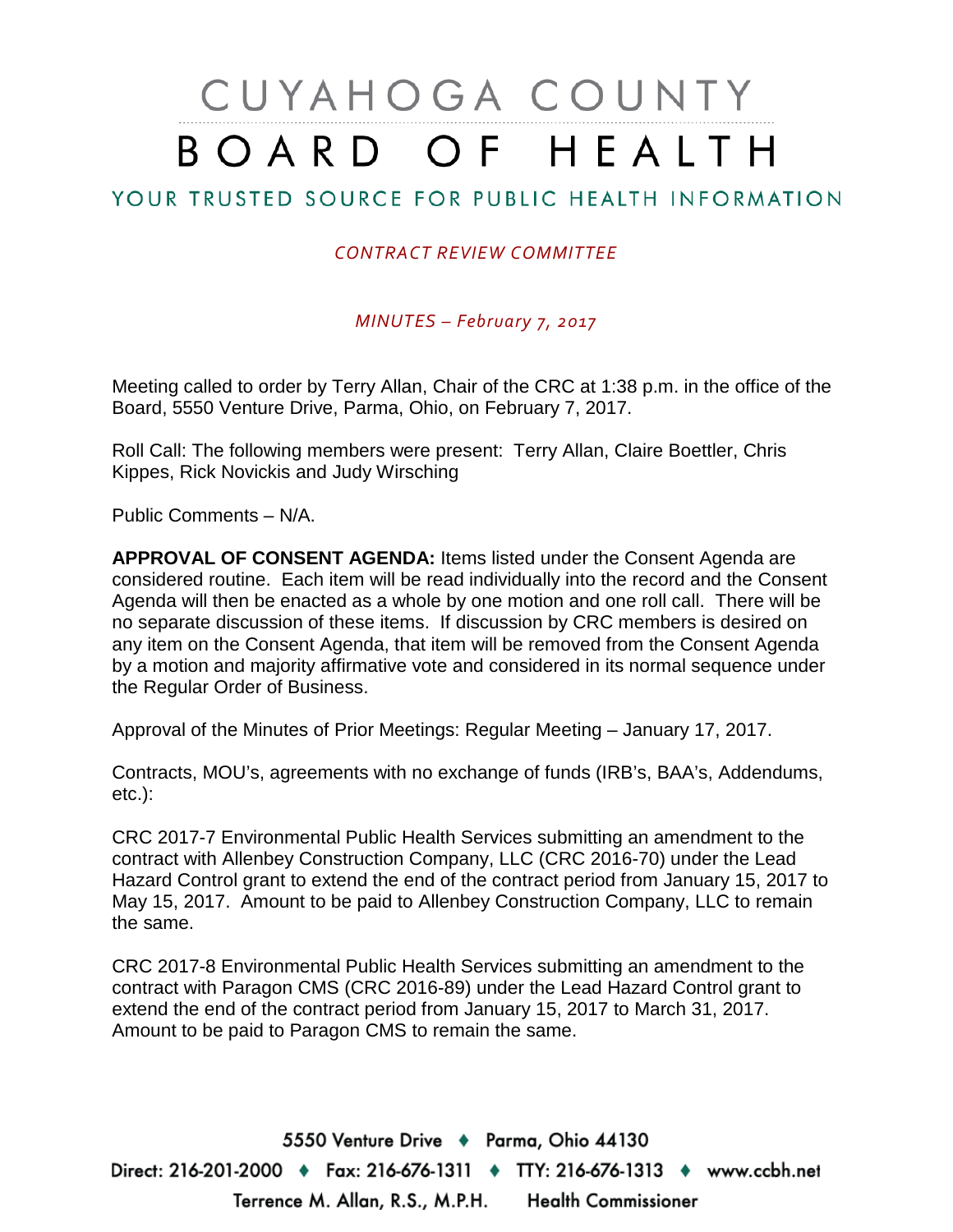CRC 2017-9 Environmental Public Health Services submitting an amendment to the contract with Moss-Card Consulting (Resolution 2016-67 & CRC 2016-18) under the FDA Voluntary Standards grant to extend the end of the contract period from January 31, 2017 to March 15, 2017. Amount to be paid to Moss-Card Consulting to remain the same.

It was moved by Rick Novickis, seconded by Claire Boettler, that the consent agenda, including the minutes of the January 17, 2017 Regular CRC meeting be approved.

The Secretary called the roll:

Ayes: Terry Allan, Claire Boettler, Chris Kippes, Rick Novickis and Judy Wirsching

#### **CONTRACTS AND AWARDS:**

Tabled Items

CRC 2016-106 Lead Removal Abatement Project 13601 and 13603 Milan Ave. East Cleveland, Ohio 44112 RFP# 2016-06

It was moved by Judy Wirsching, seconded by Chris Kippes, that CRC 2016-106 for the Lead Removal Abatement Project at 13601 and 13603 Milan Ave., East Cleveland, Ohio 44112 be removed from the CRC agenda. No RFP will be re-issued for this property (ref. enclosed).

The Secretary called the roll:

Ayes: Terry Allan, Claire Boettler, Chris Kippes, Rick Novickis and Judy Wirsching

CRC 2016-121 Ryan White Part A Program – Direct Services RFP# 2016-08 No action taken on CRC 2016-121 at this time.

CRC 2016-122 Ryan White Part A Program – Administrative Services RFP #2016-09 No action taken on CRC 2016-122 at this time.

New Items For Review

Bid/Quote Openings ≥ \$25,000.00

None

5550 Venture Drive + Parma, Ohio 44130

Direct: 216-201-2000 ♦ Fax: 216-676-1311 ♦ TTY: 216-676-1313 ♦ www.ccbh.net Terrence M. Allan, R.S., M.P.H. **Health Commissioner**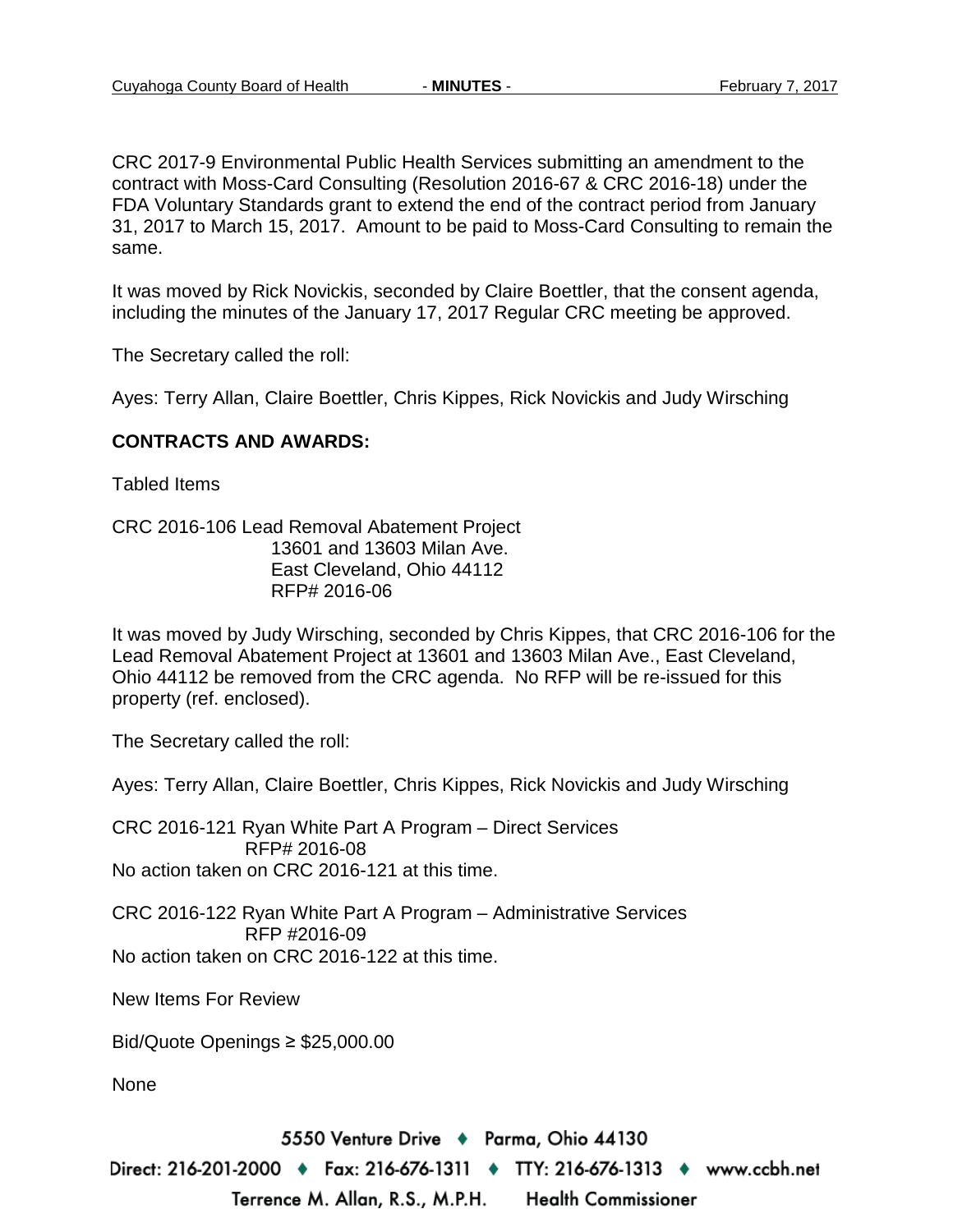Bid/Quote Openings < \$25,000.00

Lead program Bid Opening presented by: Stephanie McConoughey

It was moved by Claire Boettler, seconded by Rick Novickis that the following quote  $($ CRC 2017-10 $)$  for 4409 East 131<sup>st</sup> St., Garfield Heights, Ohio 44105 be accepted as the lowest and best, and a contract be awarded to American Builders & Applicators in the amount of \$12,810.00 (ref. enclosed).

The Secretary called the roll:

Ayes: Terry Allan, Claire Boettler, Chris Kippes, Rick Novickis and Judy Wirsching

It was moved by Judy Wirsching, seconded by Rick Novickis that the following quote (CRC 2017-11) for 1838 Farmington, East Cleveland, Ohio 44112 be accepted as the lowest and best, and a contract be awarded to Allenbey Construction Company, LLC in the amount of \$20,660.00 (ref. enclosed).

The Secretary called the roll:

Ayes: Terry Allan, Claire Boettler, Chris Kippes, Rick Novickis and Judy Wirsching

It was moved by Claire Boettler, seconded by Chris Kippes that the following quote (CRC 2017-12) for 1889 Rosalind, East Cleveland, Ohio 44112 be accepted as the lowest and best, and a contract be awarded to Allenbey Construction Company, LLC in the amount of \$16,540.00 (ref. enclosed).

The Secretary called the roll:

Ayes: Terry Allan, Claire Boettler, Chris Kippes, Rick Novickis and Judy Wirsching

It was moved by Chris Kippes, seconded by Rick Novickis that the following quote (CRC 2017-13) for 2200 Keystone Rd., Parma, Ohio 44134 be accepted as the lowest and best, and a contract be awarded to BDL General Contracting in the amount of \$11,225.00 (ref. enclosed).

The Secretary called the roll:

Ayes: Terry Allan, Claire Boettler, Chris Kippes, Rick Novickis and Judy Wirsching

It was moved by Judy Wirsching, seconded by Claire Boettler that the following quote (CRC 2017-14) for 3567 Gridley, Up & Down, Shaker Heights, Ohio 44122 be accepted as the lowest and best, and a contract be awarded to Green Home Solutions in the amount of \$12,900.00 (ref. enclosed).

5550 Venture Drive + Parma, Ohio 44130 Direct: 216-201-2000 ♦ Fax: 216-676-1311 ♦ TTY: 216-676-1313 ♦ www.ccbh.net Terrence M. Allan, R.S., M.P.H. **Health Commissioner**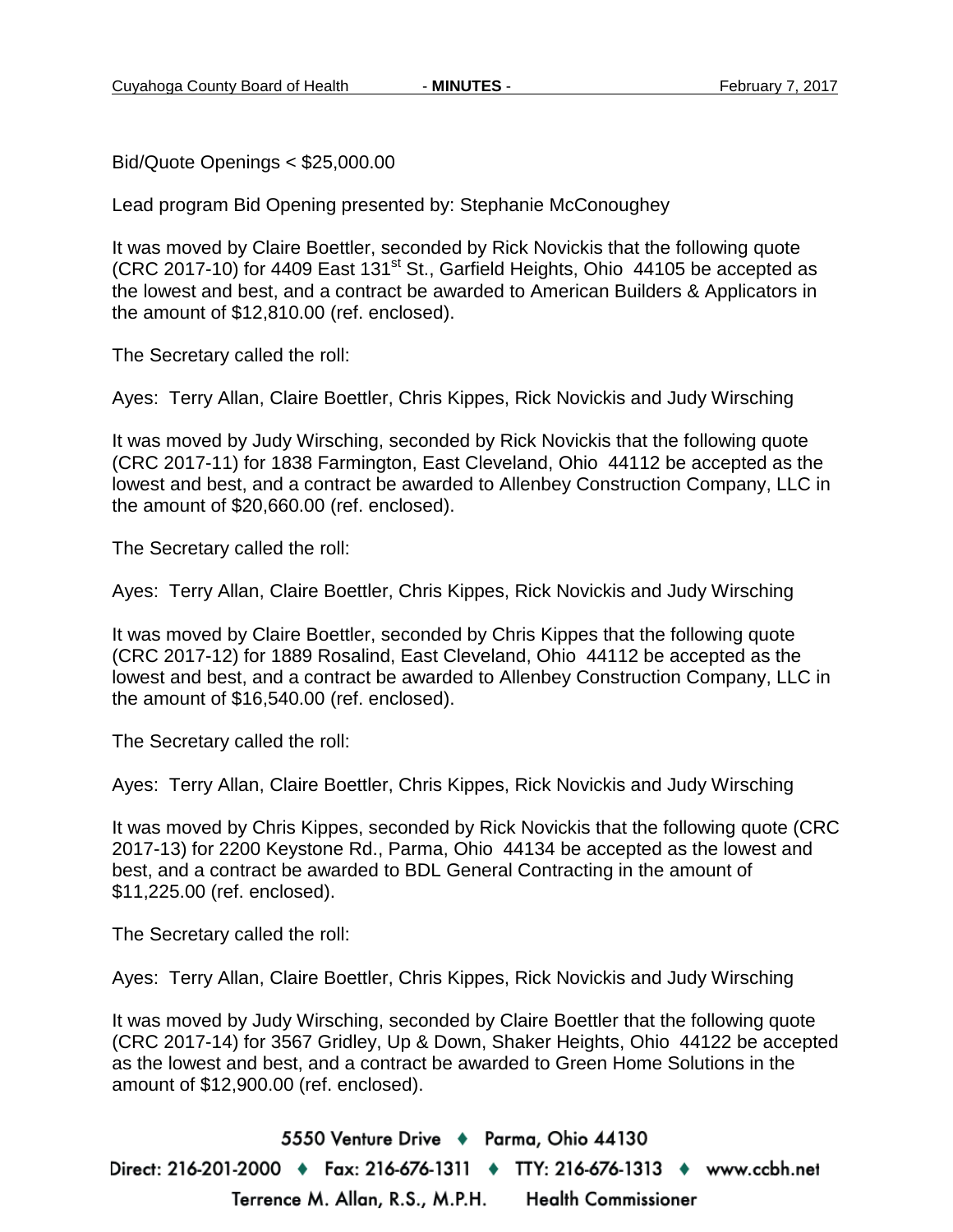The Secretary called the roll:

Ayes: Terry Allan, Claire Boettler, Chris Kippes, Rick Novickis and Judy Wirsching

It was moved by Rick Novickis, seconded by Claire Boettler that the following quote  $($ CRC 2017-15) for 4053 West 224<sup>th</sup> St., Fairview Park, Ohio 44126 be accepted as the lowest and best, and a contract be awarded to BDL General Contracting in the amount of \$4,950.00 (ref. enclosed).

The Secretary called the roll:

Ayes: Terry Allan, Claire Boettler, Chris Kippes, Rick Novickis and Judy Wirsching

It was moved by Judy Wirsching, seconded by Terry Allan that the following quote (CRC 2017-16) for 4037 Stonehaven Rd., South Euclid, Ohio 44121 be accepted as the lowest and best, and a contract be awarded to C.B. Mullins Construction Company, Inc. in the amount of \$1,000.00 (ref. enclosed).

The Secretary called the roll:

Ayes: Terry Allan, Claire Boettler, Chris Kippes, Rick Novickis and Judy Wirsching

Household Sewage program Bid Opening presented by: Domenica McClintock

It was moved by Rick Novickis, seconded by Terry Allan that the following quote (CRC 2017-17) for 3927 Brainard Rd., Orange Village, Ohio 44122 be accepted as the lowest and best, and a contract be awarded to Solid Rock Excavating in the amount of \$10,495.00 (ref. enclosed).

The Secretary called the roll:

Ayes: Terry Allan, Claire Boettler, Chris Kippes, Rick Novickis and Judy Wirsching

It was moved by Chris Kippes, seconded by Claire Boettler that the following quote (CRC 2017-18) for 6107 Wilson Mills Rd., Highland Heights, Ohio 44143 be accepted as the lowest and best, and a contract be awarded to Auburn Bainbridge Excavating in the amount of \$13,685.00 (ref. enclosed).

The Secretary called the roll:

Ayes: Terry Allan, Claire Boettler, Chris Kippes, Rick Novickis and Judy Wirsching

It was moved by Claire Boettler, seconded by Rick Novickis that the following quote (CRC 2017-19) for 15893 York Rd., North Royalton, Ohio 44133 be accepted as the lowest and best, and a contract be awarded to Suburban Septic Service, Inc. in the

5550 Venture Drive + Parma, Ohio 44130

Direct: 216-201-2000 ♦ Fax: 216-676-1311 ♦ TTY: 216-676-1313 ♦ www.ccbh.net Terrence M. Allan, R.S., M.P.H. **Health Commissioner**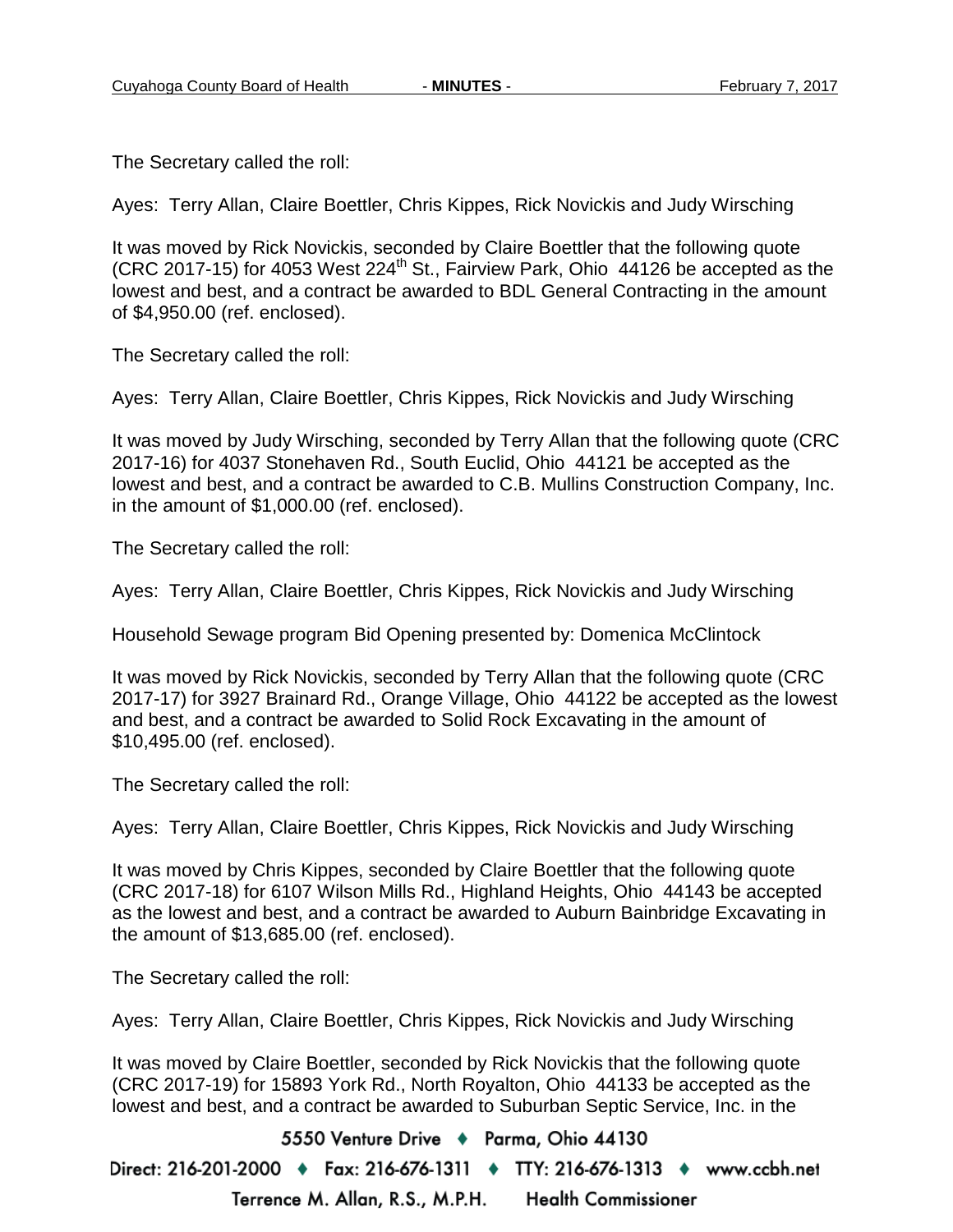amount of \$13,208.50 (ref. enclosed).

The Secretary called the roll:

Ayes: Terry Allan, Claire Boettler, Chris Kippes, Rick Novickis and Judy Wirsching

It was moved by Judy Wirsching, seconded by Terry Allan that the following quote (CRC 2017-20) for 4290 Lander Rd., Orange Village, Ohio 44022 be accepted as the lowest and best, and a contract be awarded to Auburn Bainbridge Excavating in the amount of \$13,085.00 (ref. enclosed).

The Secretary called the roll:

Ayes: Terry Allan, Claire Boettler, Chris Kippes, Rick Novickis and Judy Wirsching

It was moved by Claire Boettler, seconded by Rick Novickis that the following quote (CRC 2017-21) for 7406 Edgerton, North Royalton, Ohio 44133 be accepted as the lowest and best, and a contract be awarded to Suburban Septic Service, Inc. in the amount of \$13,017.50 (ref. enclosed).

The Secretary called the roll:

Ayes: Terry Allan, Claire Boettler, Chris Kippes, Rick Novickis and Judy Wirsching

Expenditures: Contracts up to \$25,000

It was moved by Chris Kippes, seconded by Terry Allan that the amendment (CRC 2017-22) to the contract with C.B. Mullins Construction Company, Inc. (CRC 2016-31) under the Lead Hazard Control grant to increase the amount paid to C.B. Mullins Construction Company, Inc. from \$21,635.00 to \$21,835.00 be approved.

Presented by: Stephanie McConoughey

Purpose: To complete additional work not identified in the original scope for the project.

Funding Source: 100% reimbursable through the Lead Hazard Control Program.

The Secretary called the roll:

Ayes: Terry Allan, Claire Boettler, Chris Kippes, Rick Novickis and Judy Wirsching

It was moved by Terry Allan, seconded by Judy Wirsching that the contract (CRC 2017- 23) with Philip Bartosh to serve as the Cuyahoga County Apiary inspector from March 1, 2017 through February 28, 2019 in the amount of \$7,000.00 be approved.

5550 Venture Drive + Parma, Ohio 44130 Direct: 216-201-2000 ♦ Fax: 216-676-1311 ♦ TTY: 216-676-1313 ♦ www.ccbh.net Terrence M. Allan, R.S., M.P.H. **Health Commissioner**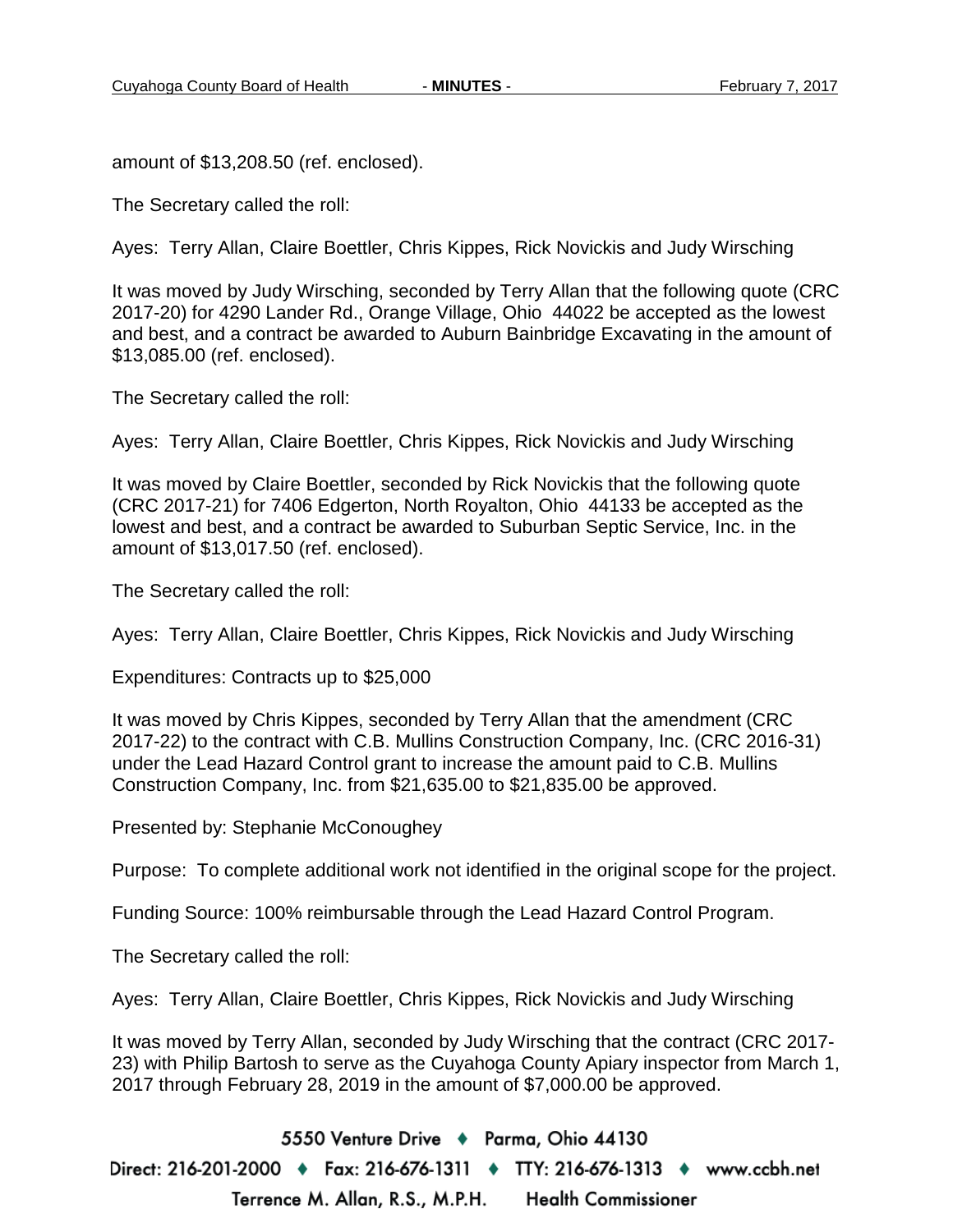Presented by: Rick Novickis

Purpose: To conduct Apiary inspections in Cuyahoga County for the 2017-2019 seasons.

Funding Source: 100% funded through CCBH General Revenue.

The Secretary called the roll:

Ayes: Terry Allan, Claire Boettler, Chris Kippes, Rick Novickis and Judy Wirsching

It was moved by Judy Wirsching, seconded by Chris Kippes that the contract (CRC 2017-24) with Pregnant with Possibilities Resource Center (PPRC) under the Teen Wellness Initiative (TWI) grant from January 1, 2017 through June 30, 2017 in the amount of \$11,250.00 be approved.

Presented by: Brandy Eaton

Purpose: To recruit youth program participants and implement evidence based sexual health curriculum in the community setting.

Funding Source: 100% reimbursable through FY2017 TWI grant.

The Secretary called the roll:

Ayes: Terry Allan, Claire Boettler, Chris Kippes, Rick Novickis and Judy Wirsching

Revenue Generating Agreements up to \$25,000

It was moved by Chris Kippes, seconded by Claire Boettler that the addendum (CRC 2017-25) to the contract with Brooklyn City School District (Resolution 2016-81) to provide additional school health services as needed from January 9, 2017 through June 30, 2017 at a rate of \$40.00 per hour be approved.

Presented by: Debbie Busdiecker

Purpose: To provide additional school health services as needed to the Brooklyn City School District.

The Secretary called the roll:

Ayes: Terry Allan, Claire Boettler, Chris Kippes, Rick Novickis and Judy Wirsching

Contract Rescissions

5550 Venture Drive + Parma, Ohio 44130

Direct: 216-201-2000 ♦ Fax: 216-676-1311 ♦ TTY: 216-676-1313 ♦ www.ccbh.net Terrence M. Allan, R.S., M.P.H. **Health Commissioner**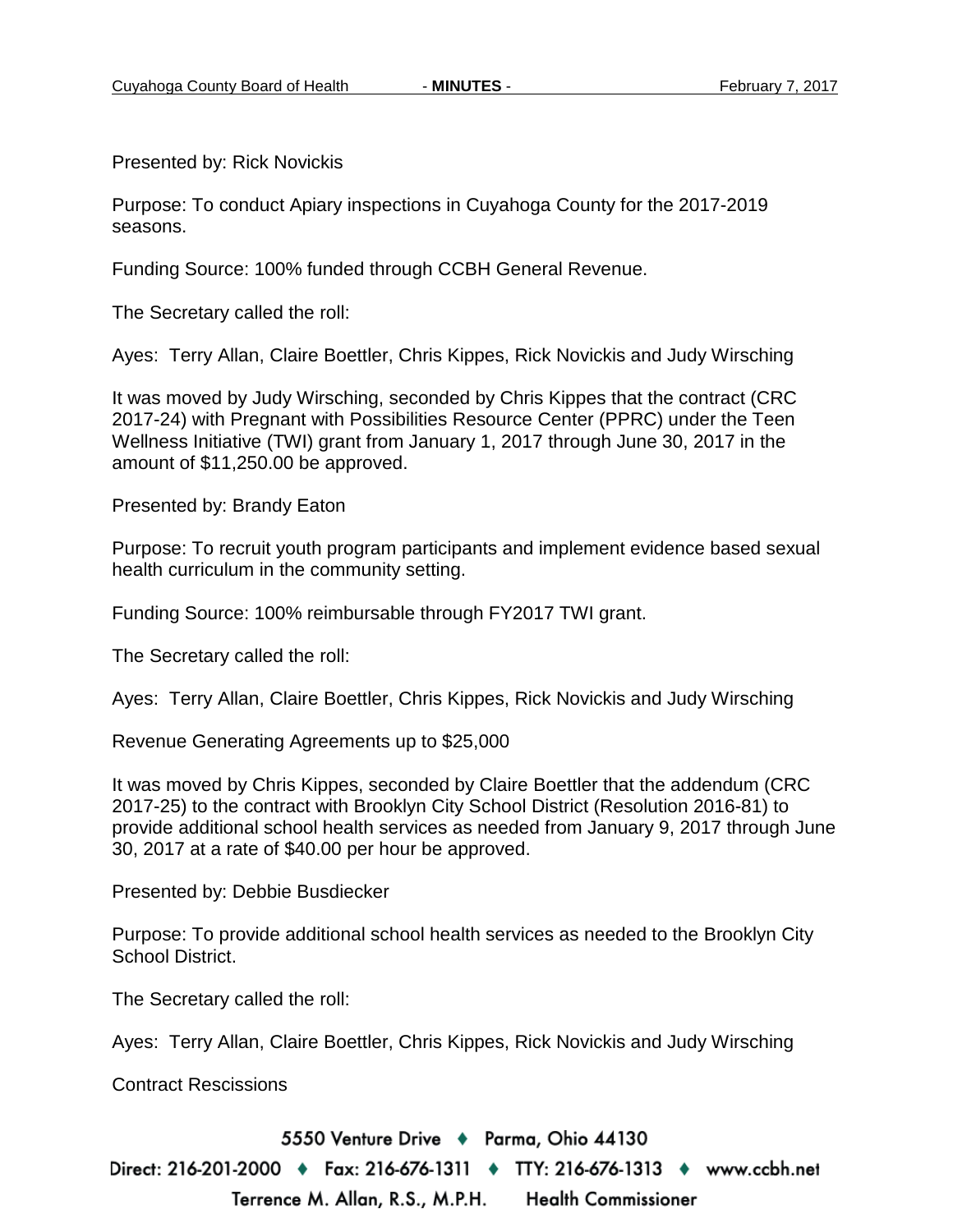None

**Other Business** 

Public Comment - N/A.

Thereupon, it was moved by Claire Boettler, seconded by Rick Novickis, that the following Motion be adopted:

BE IT RESOLVED that the meeting be adjourned at 2:56 p.m.

The Secretary called the roll:

Ayes: Terry Allan, Claire Boettler, Chris Kippes, Rick Novickis and Judy Wirsching

Committee Chair

Clerk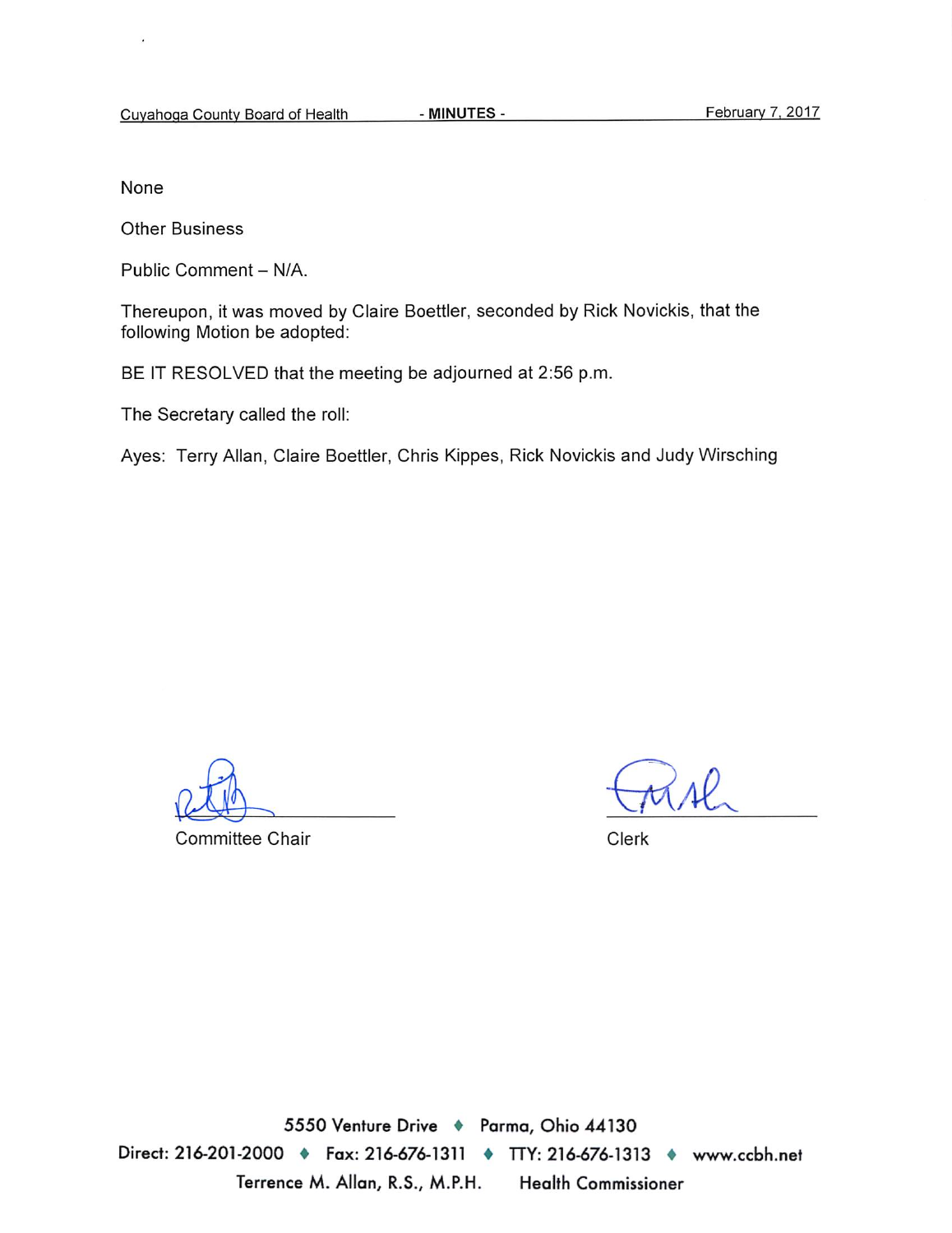# CUYAHOGA COUNTY BOARD OF HEALTH

YOUR TRUSTED SOURCE FOR PUBLIC HEALTH INFORMATION

## **MEMO**

**To:** Contract Review Committee

**From:** Stephanie McConoughey

**Date:** Feb. 7, 2017

**Re:** 13601-03 Milan Ave., East Cleveland, Ohio, 44112

- Property 13601-03 Milan Ave was published as an RFP on October 18, 2016.
- The opening of the proposal was during the CRC meeting on November 15, 2016.
- One qualified bid was received from Paragon CMS in the amount of \$48,220.00.
- The bid was \$17,745.00 over our estimate.
- The contractor was notified to discuss high estimate and CCBH was informed that the specifications for addressing the porches was not sufficient. The porches needed to be rebuilt due to be structurally unsound.
- The owner was notified and informed that if they addressed the structure of the porches, then we would re-evaluate the property and send out for bid again.
- The owner has made no attempt to address the issues and has not been in contact with CCBH.
- The Lead Safe Cuyahoga grant program is cancelling this project until further notice.
- The CRC item needs to be removed from the tabled agenda items.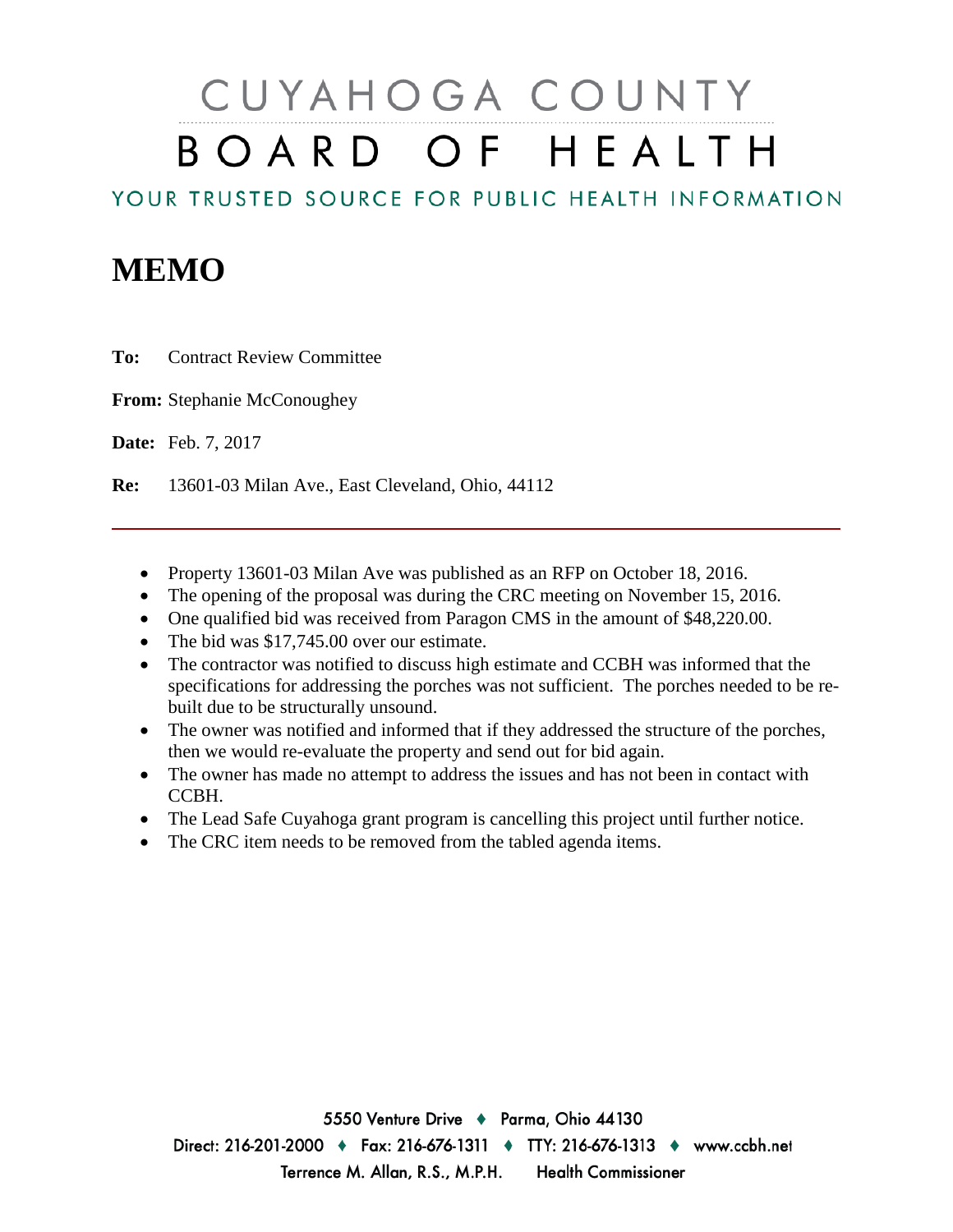## **QUOTE RESULTS**

#### **Project Address**

**Name: Address: City,State, Zip: CRC No:** CRC 2017-10 Adlean Atterberry 4409 E.131st St. Garfield Hts., OH 44105

**The following quotes were received and opened:**

| <b>NAME OF CONTRACTOR</b>       | <b>QUOTE</b> |
|---------------------------------|--------------|
| <b>Allenbey Construction Co</b> | \$16,645     |
| American Builders & Applicators | \$12,810     |
| <b>CB Mullins Construciton</b>  | \$15,960     |
| <b>Green Home Solutions</b>     | \$18,275     |
| Paragon                         | \$16,450     |
| <b>Trademark Industries LLC</b> | \$16,284     |
|                                 |              |

**ESTIMATE:** \$19,680.00

**Recommended award: American Bldrs. & Applicators**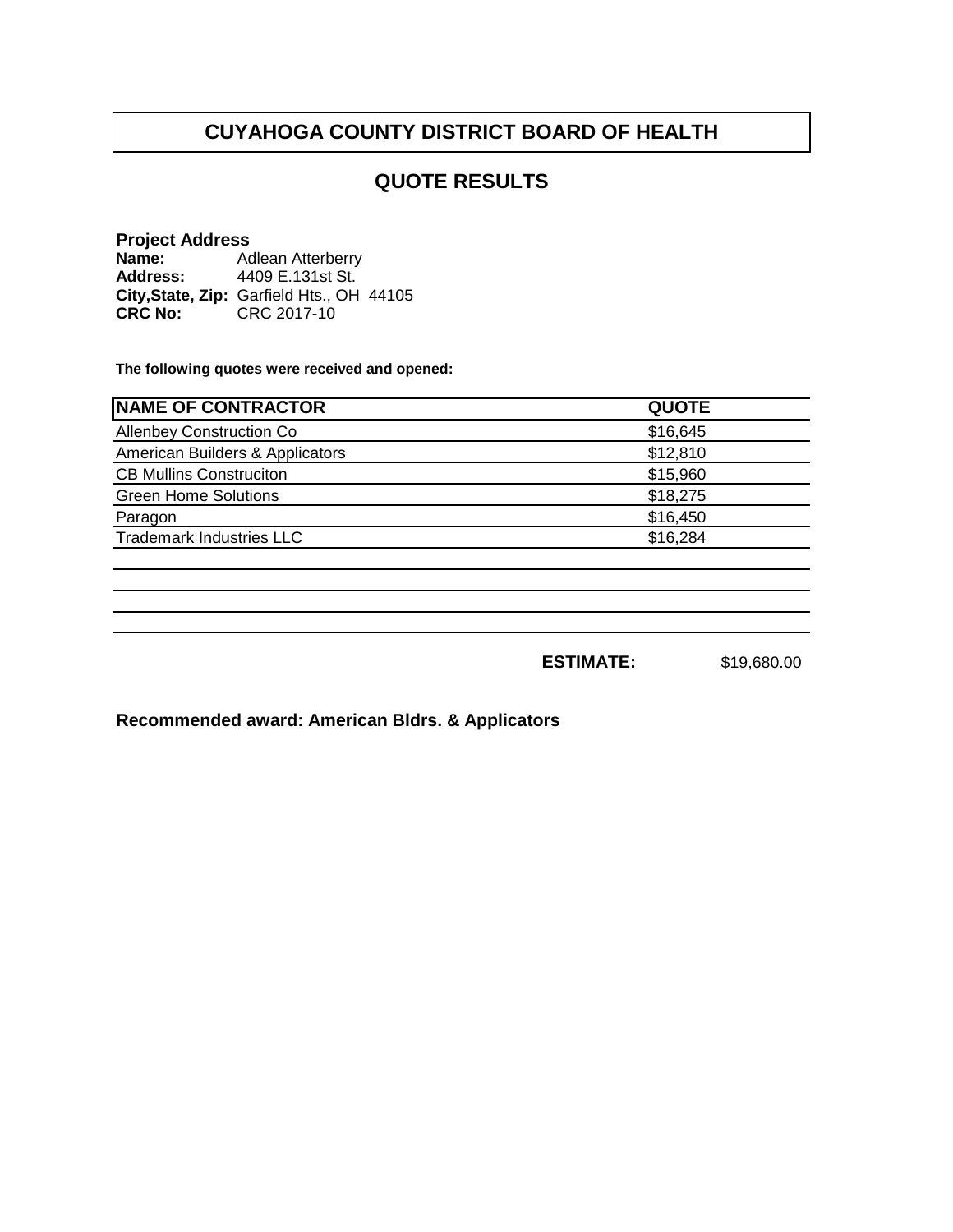## **QUOTE RESULTS**

#### **Project Address**

**Name: Address: City,State, Zip: CRC No:** CRC 2017-11 LaKisha Hasan 1838 Farmington East Cleveland, OH 44112

**The following quotes were received and opened:**

| <b>QUOTE</b> |
|--------------|
| \$20,660     |
| \$22,250     |
| \$25,080     |
| \$22,525     |
| \$26,945     |
| \$24,990     |
| \$21,335     |
|              |

**ESTIMATE:** \$19,250.00

**Recommended award: Allenbey Construction**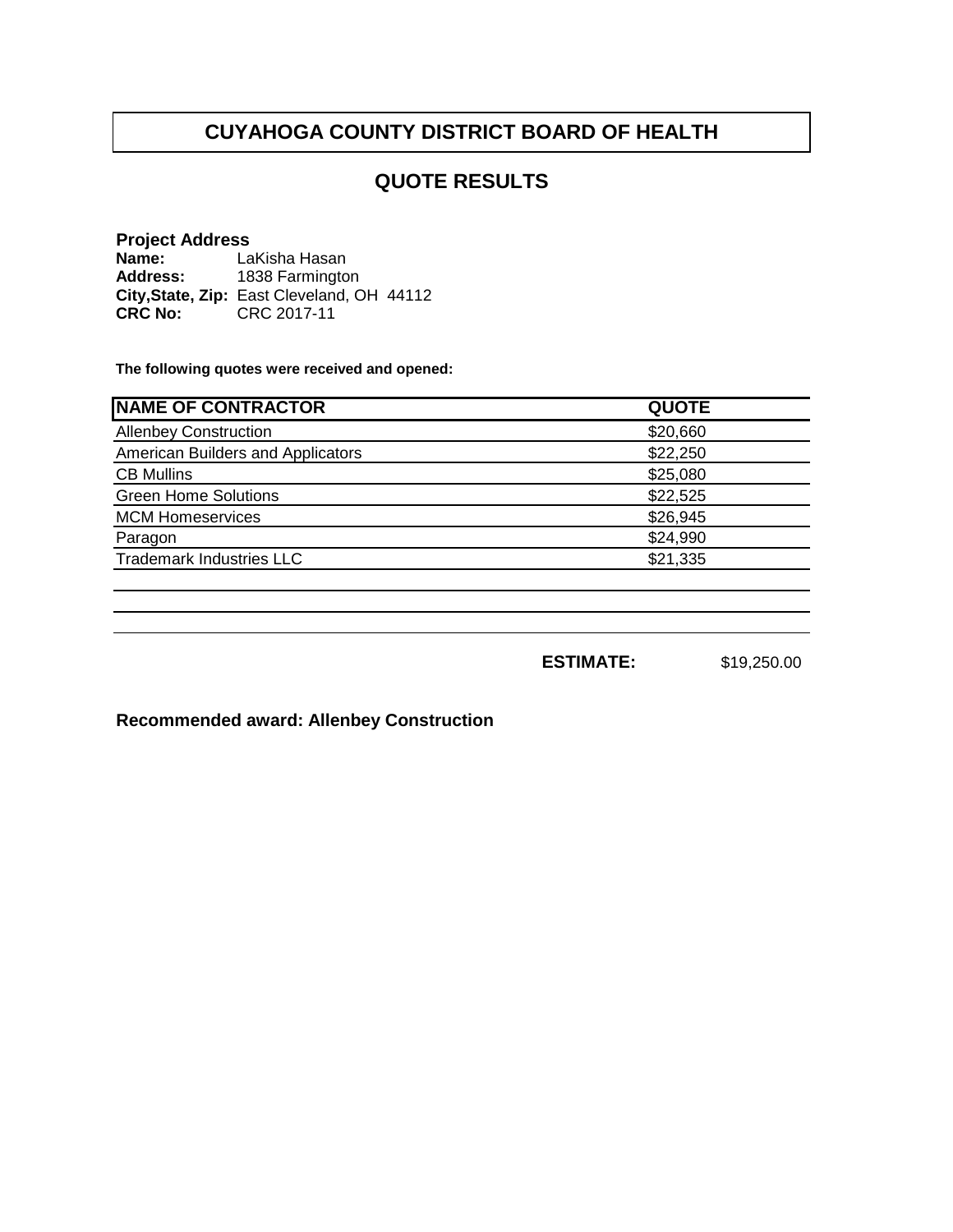## **QUOTE RESULTS**

#### **Project Address**

**Name: Address: City,State, Zip: CRC No:** CRC 2017-12 Catherine Moore 1889 Rosalind East Cleveland, OH 44112

**The following quotes were received and opened:**

| <b>NAME OF CONTRACTOR</b>       | <b>QUOTE</b> |
|---------------------------------|--------------|
| Allenbey Construction Co LLC    | \$16,540     |
| American Builders & Applicators | \$18,600     |
| <b>CB Mullins Construction</b>  | \$17,810     |
| <b>Green Home Solutions</b>     | \$18,525     |
| <b>MCM Homeservices</b>         | \$22,720     |
| Paragon                         | \$22,080     |
|                                 |              |

**ESTIMATE:** \$16,280.00

**Recommended award: Allenbey Construction**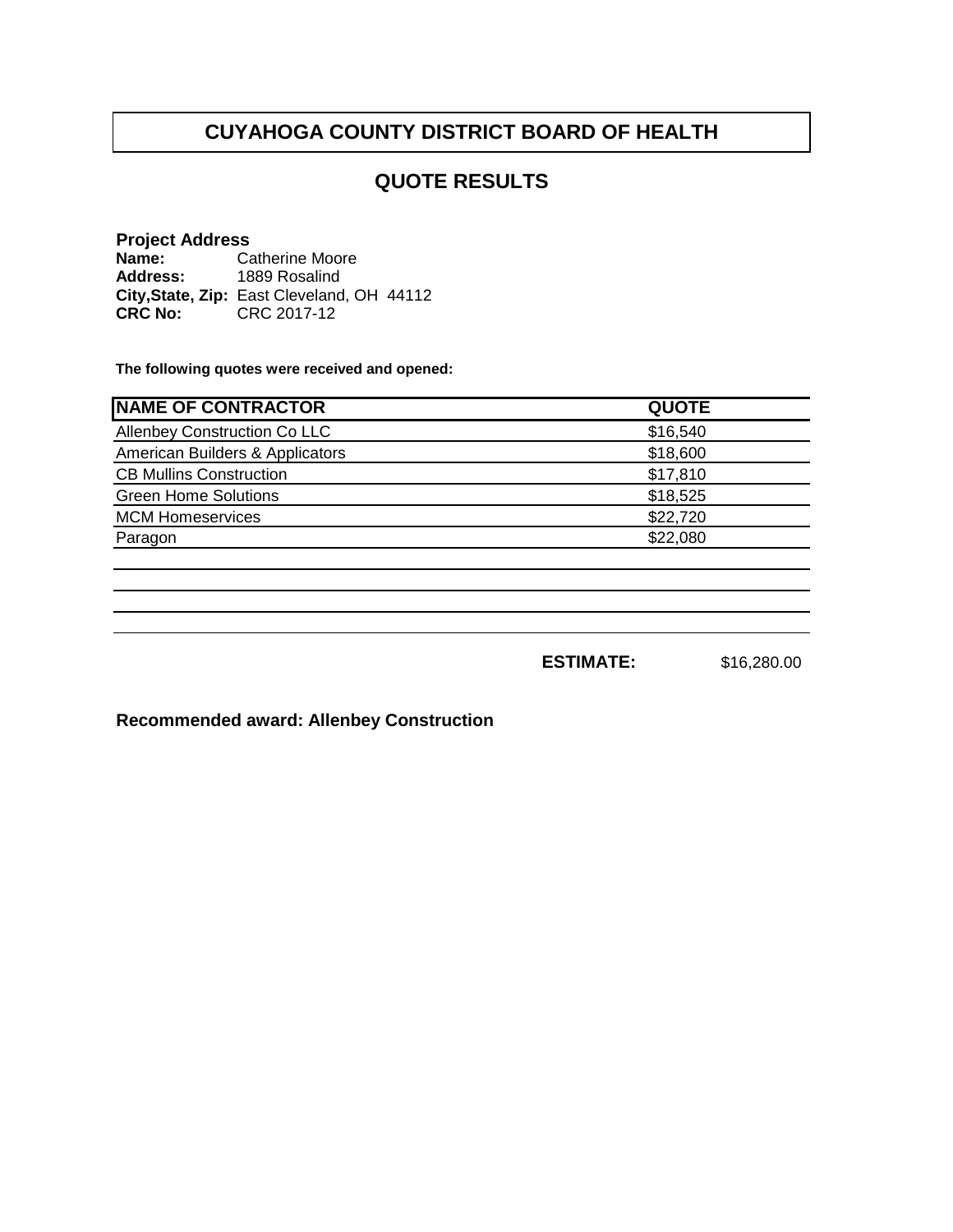## **QUOTE RESULTS**

#### **Project Address**

**Name: Address: City,State, Zip: CRC No:** CRC 2017-13 Haakon Bjoershol 2200 Keyston Parma, OH 44134

**The following quotes were received and opened:**

| <b>QUOTE</b> |
|--------------|
| \$14,475     |
| \$11,975     |
| \$11,225     |
| \$13,940     |
| \$14,720     |
| \$12,850     |
| \$16,850     |
| \$14,167     |
| \$13,295     |
|              |

**ESTIMATE:** \$14,350.00

**Recommended award: BDL General Contracting**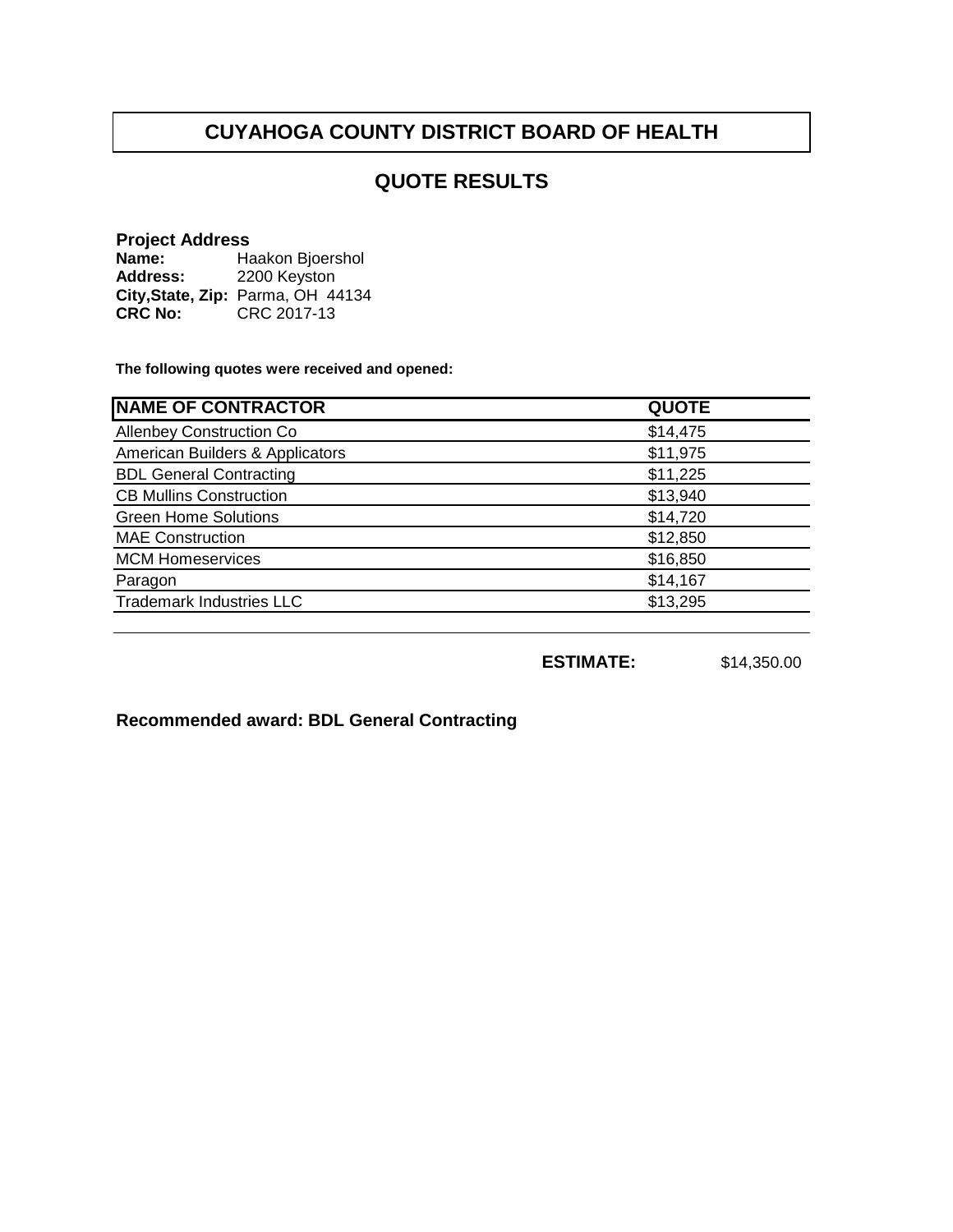## **QUOTE RESULTS**

#### **Project Address**

**Name: Address: City,State, Zip: CRC No:** CRC 2017-14 Vacant 3567 Gridley, Up and Down Shaker Hts., OH 44122

**The following quotes were received and opened:**

| <b>NAME OF CONTRACTOR</b>         | <b>QUOTE</b> |
|-----------------------------------|--------------|
| American Buidlers and Applicators | \$13,250     |
| <b>CB Mullins</b>                 | \$12,965     |
| <b>Green Home Solutions</b>       | \$12,900     |
| <b>MCM Homeservices</b>           | \$16,175     |
| Paragon                           | \$19,770     |
| <b>Trademark Industries LLC</b>   | \$14,062     |
|                                   |              |

**ESTIMATE:** \$14,445.00

**Recommended award: Green Home Solution**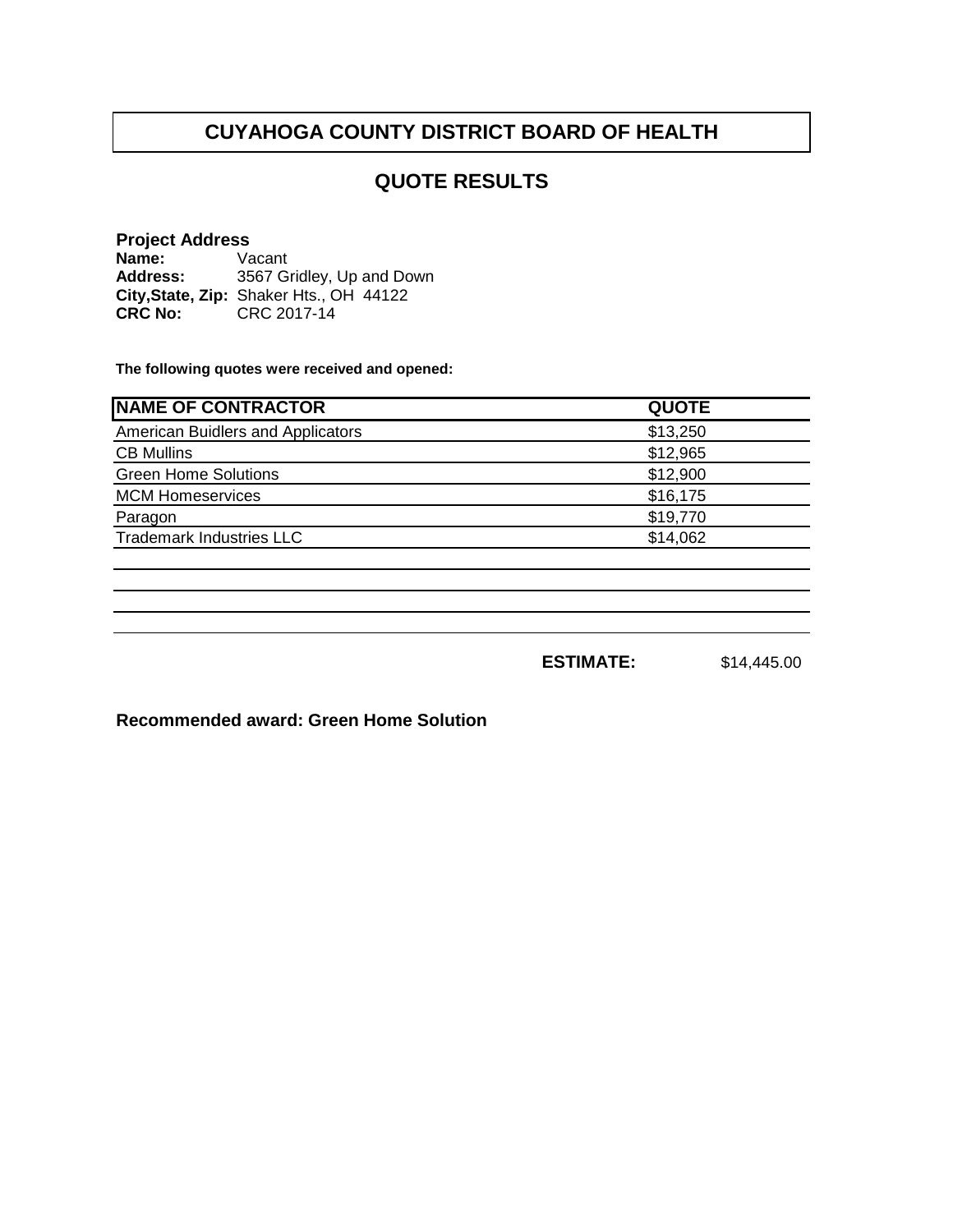## **QUOTE RESULTS**

#### **Project Address**

**Name: Address: City,State, Zip:** Fairview Park, OH 44126**CRC No: CRC 2017-15** Kevin P. Kelly 4053 W.224th St.

**The following quotes were received and opened:**

| <b>QUOTE</b> |
|--------------|
| \$5,750      |
| \$4,950      |
| \$7,400      |
| \$6,250      |
| \$8,090      |
| \$6,375      |
| \$6,230      |
|              |

**ESTIMATE:** \$6,125.00

**Recommended award: BDL General Contracting**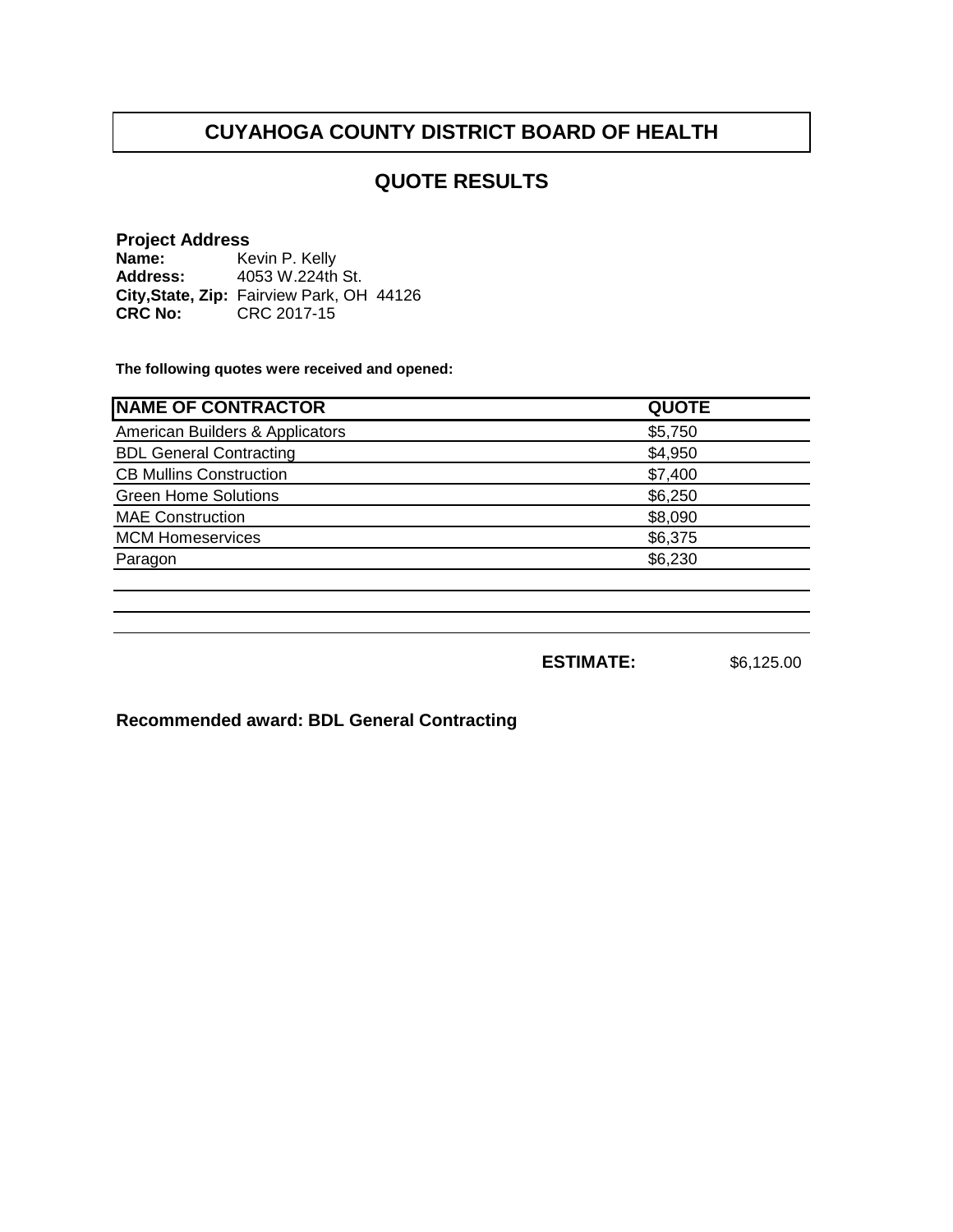## **QUOTE RESULTS**

#### **Project Address**

**Name: Address:** City, State, Zip: South Euclid, OH 44121 **CRC No:** CRC 2017-16 Gloria Parker 4037 Stonehaven

**The following quotes were received and opened:**

| <b>INAME OF CONTRACTOR</b>      | <b>QUOTE</b> |
|---------------------------------|--------------|
| American Builders & Applicators | \$1,500      |
| <b>CB Mullins Construction</b>  | \$1,000      |
| <b>Green Home Solutions</b>     | \$1,100      |
| Paragon                         | \$1,465      |
|                                 |              |

**ESTIMATE:** \$1,000.00

**Recommended award: Mullins Construction**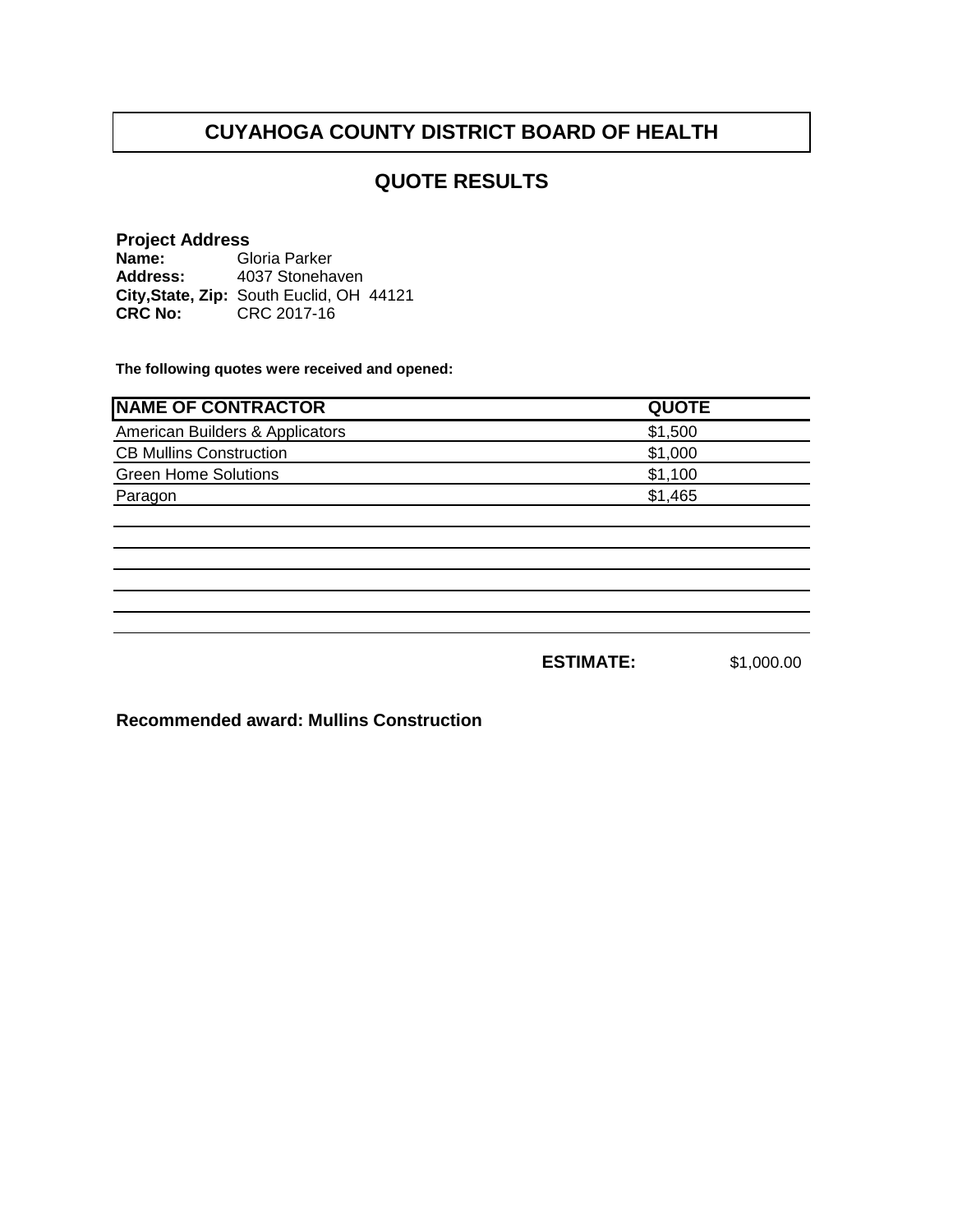## **QUOTE RESULTS**

**Project Address Name: Address: City,State, Zip: CRC No:** CRC 2017-17 3927 Brainard Rd. Orange Village, Ohio

**The following quotes were received and opened:**

| <b>NAME OF CONTRACTOR</b>     | <b>QUOTE</b> |
|-------------------------------|--------------|
| Solid Rock Excavating         | 10,495.00    |
| DeBords/Ben Franklin Plumbing | 21,488.00    |
| Suburban Septic Service Inc   | 13,683.75    |
| Auburn Bainbridge Excavating  | 13,085.00    |
|                               |              |

**Recommended award: Solid Rock Excavating**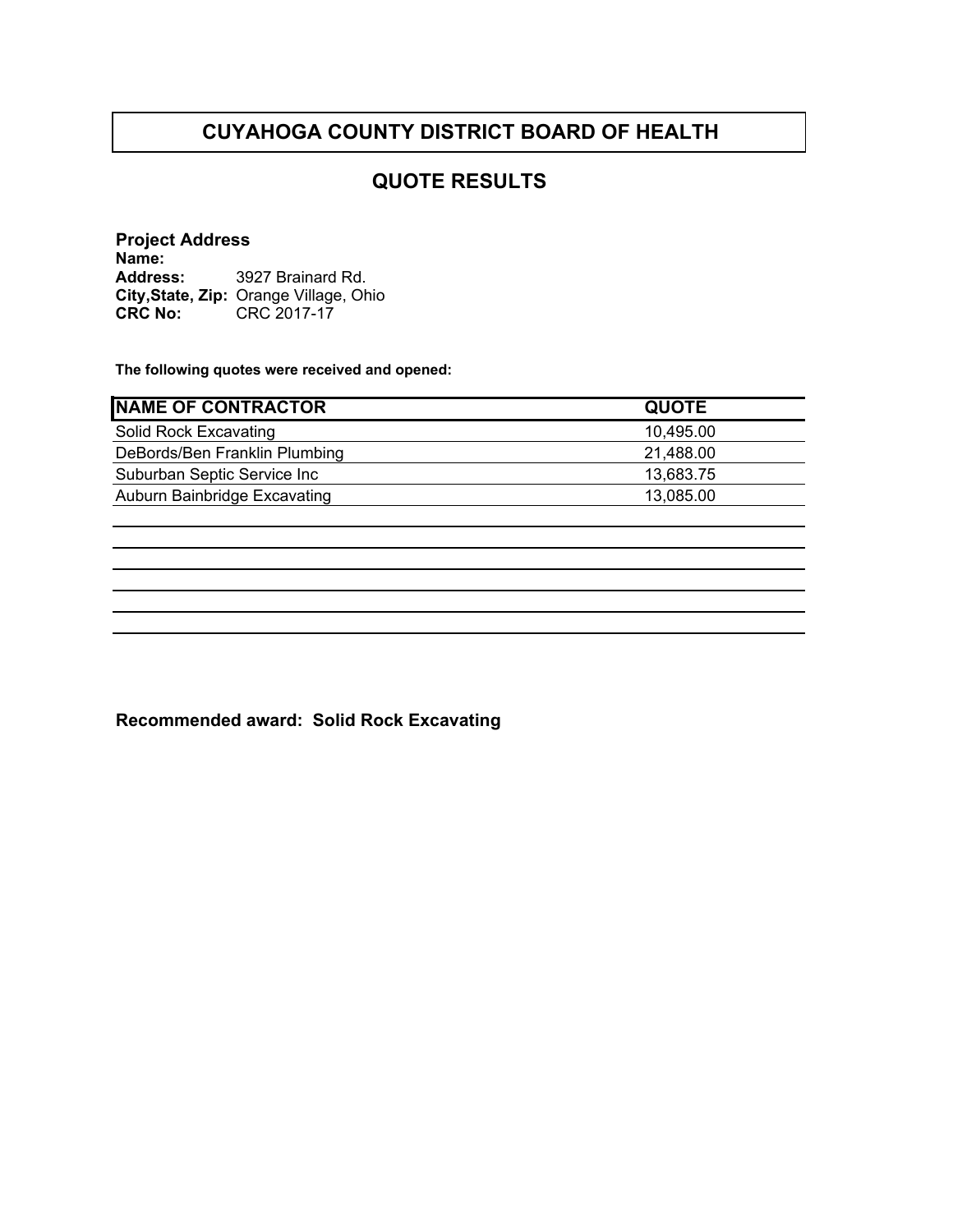## **QUOTE RESULTS**

**Project Address Name: Address: City,State, Zip:** Highland Heights, Ohio 44143 **CRC No:** CRC 2017-18 6107 Wilson Mills Rd.

**The following quotes were received and opened:**

| <b>INAME OF CONTRACTOR</b>      | <b>QUOTE</b> |
|---------------------------------|--------------|
| DeBord's/ Ben Franklin Plumbing | 30,075.00    |
| Auburn Bainbridge Excavating    | 13.685.00    |
| Solid Rock Excavating           | 10.845.00    |
|                                 |              |

#### **Recommended award: Auburn Bainbridge Excavating**

Note: Solid Rock Excavating withdrew their bid on 2/7/17 due to staffing concerns that could affect their ability to finish multiple jobs in a timely manner. CCBH was notified of the withdrawal in writing.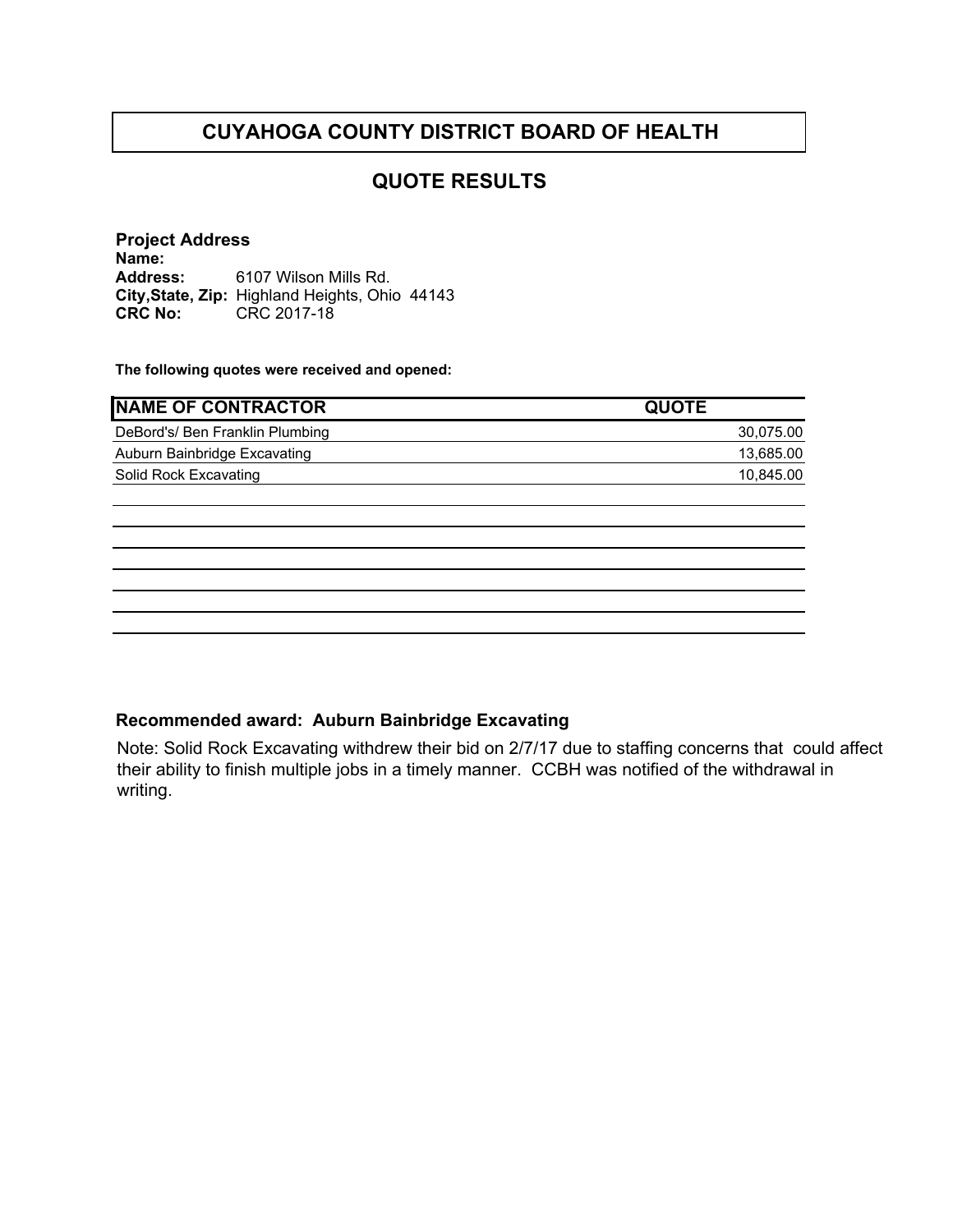## **QUOTE RESULTS**

**Project Address Name: Address: City,State, Zip:** North Royalton, Ohio**CRC No:** CRC 2017-19 15893 York Rd.

**The following quotes were received and opened:**

| <b>NAME OF CONTRACTOR</b>    | <b>QUOTE</b> |
|------------------------------|--------------|
| Suburban Septic Service Inc. | 13,208.50    |
| Auburn Bainbridge Excavating | 13,640.40    |
|                              |              |
|                              |              |
|                              |              |
|                              |              |
|                              |              |
|                              |              |
|                              |              |
|                              |              |

**Recommended award: Suburban Septic Service Inc.**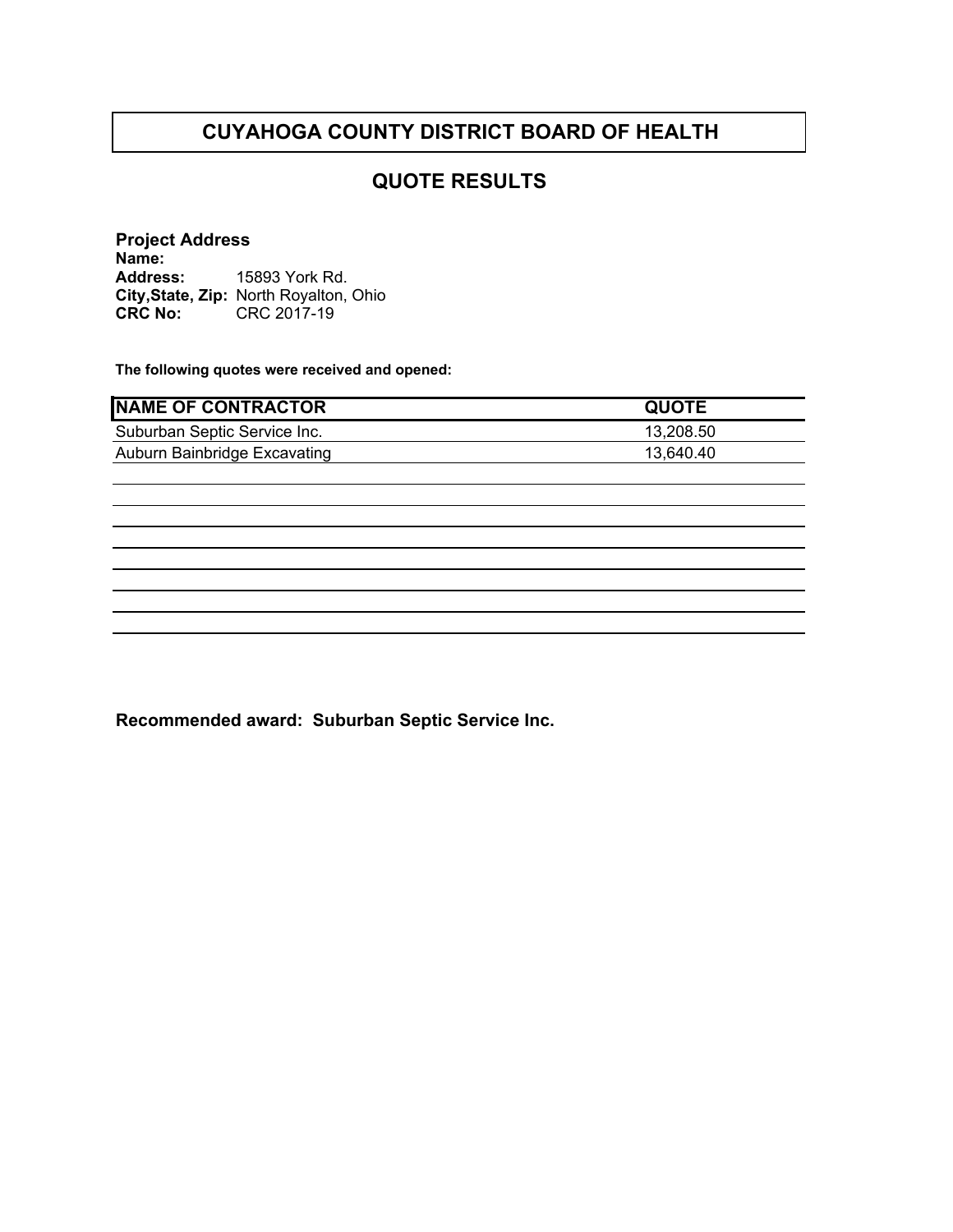## **QUOTE RESULTS**

**Project Address Name: Address: City,State, Zip: CRC No:** CRC 2017-20 4290 Lander Rd Orange Village, Ohio

**The following quotes were received and opened:**

| <b>INAME OF CONTRACTOR</b>    | <b>QUOTE</b> |
|-------------------------------|--------------|
| Suburban Septic Service       | 13,683.75    |
| Auburn Bainbridge Excavating  | 13,085.00    |
| DeBords/Ben Franklin Plumbing | 19.347.00    |
|                               |              |

**Recommended award: Auburn Bainbridge Excavating**